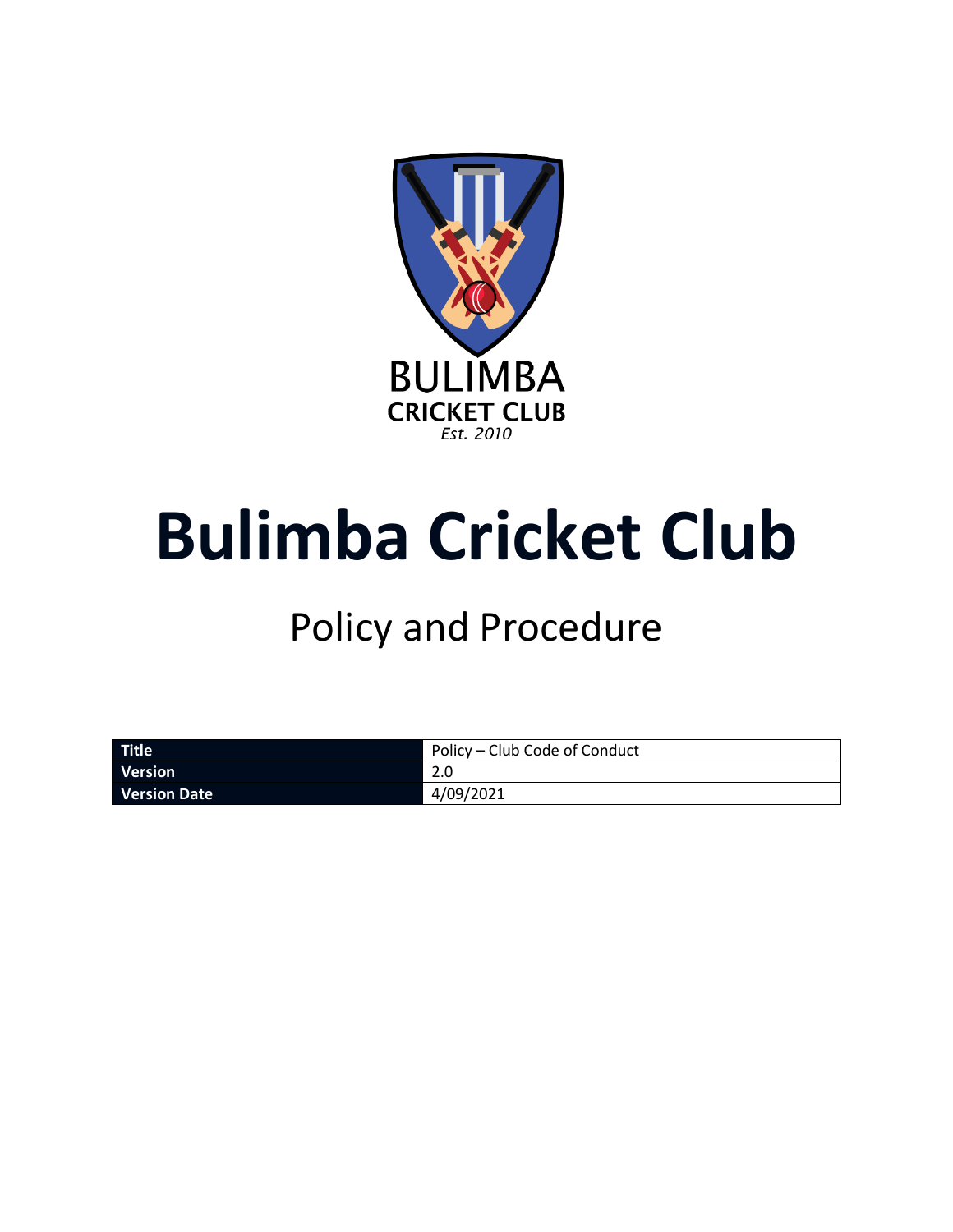# Table of Contents

----------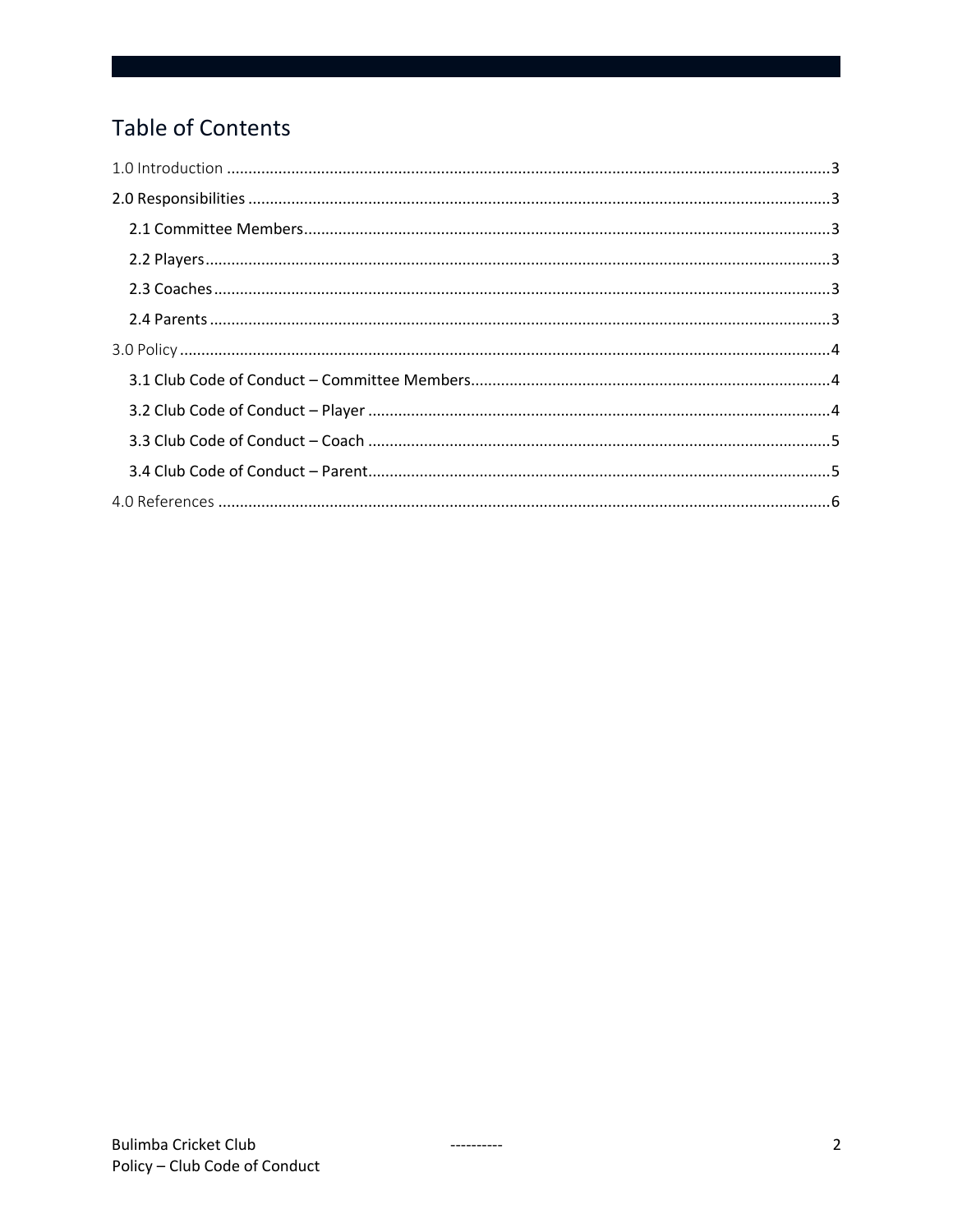# <span id="page-2-0"></span>1.0 Introduction

The Club Code of Conduct policy is intended to set the standards and behaviors that Bulimba Cricket Club (BCC) expects from its members which includes players, coaches and parents, committee and subcommittees as appointed by the BCC executive.

# <span id="page-2-1"></span>2.0 Responsibilities

The following responsibilities are defined as being applicable to this policy:

#### <span id="page-2-2"></span>2.1 Committee Members

- Read and understand the code
- Agree and abide by the code
- Ensure the code is current before start of season
- Make the code available for members to read
- Report breaches of the code in an appropriate manner

#### <span id="page-2-3"></span>2.2 Players

- Read and understand the code
- Agree and abide by the code
- Report breaches of the code in an appropriate manner

#### <span id="page-2-4"></span>2.3 Coaches

- Read and understand the code
- Agree and abide by the code
- Report breaches of the code in an appropriate manner

#### <span id="page-2-5"></span>2.4 Parents

- Read and understand the code
- Agree and abide by the code
- Report breaches of the code in an appropriate manner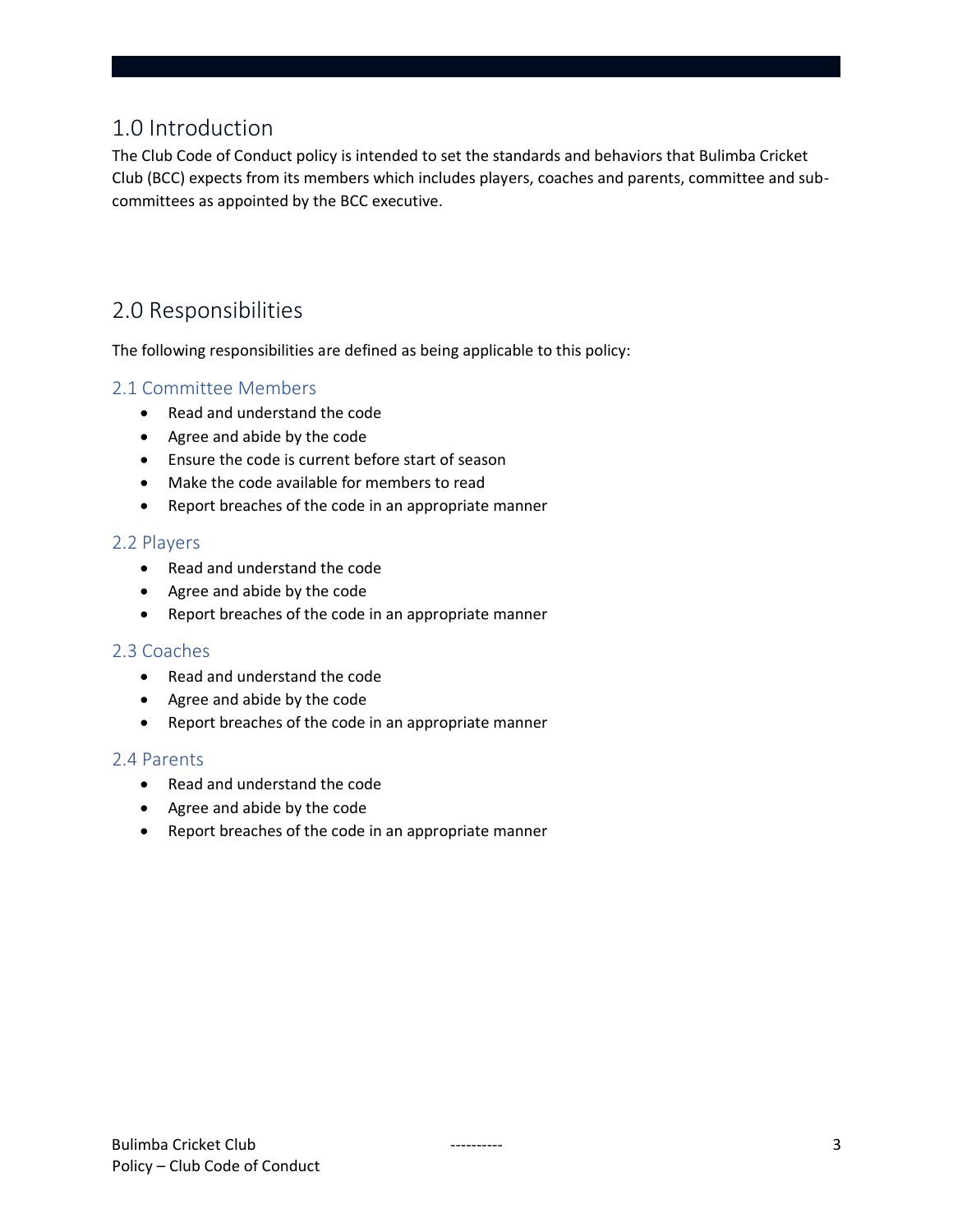### <span id="page-3-0"></span>3.0 Policy

The following Code of Conduct is current as per the version and date of this document.

#### <span id="page-3-1"></span>3.1 Club Code of Conduct – Committee Members

A Committee Member must:

- Act in good faith, with due diligence and with BCC's best interests in mind.
- Treat all BCC members including players, volunteers and other committee members with respect and courtesy.
- Make decisions on what is best for the club, not for individual interests or gains.
- Not take advantage of their position on the committee in any way.
- Always look for opportunities to improve the club
- Be open to feedback and respond appropriately.
- Act as a positive role model at the club
- Always consider the welfare of BCC members
- Always represent the club in a professional manner

#### <span id="page-3-2"></span>3.2 Club Code of Conduct – Player

A player must:

- Play by the rules.
- Never argue with an official. If you disagree, have your captain, coach or manager approach the official during a break or after the competition.
- Control your temper. Verbal abuse of officials and sledging other players, deliberately distracting or provoking an opponent are not acceptable or permitted behaviors in any sport.
- Work equally hard for yourself and/or your team. Your team's performance will benefit, so will you.
- Be a good sport. Applaud all good plays whether they are made by your team or the opposition.
- Treat all participants in your sport as you like to be treated. Do not bully or take unfair advantage of another competitor.
- Cooperate with your coach, teammates and opponents. Without them there would be no competition.
- Participate for your own enjoyment and benefit, not just to please parents and coaches.
- Respect the rights, dignity and worth of all participants regardless of their gender, ability, cultural background or religion.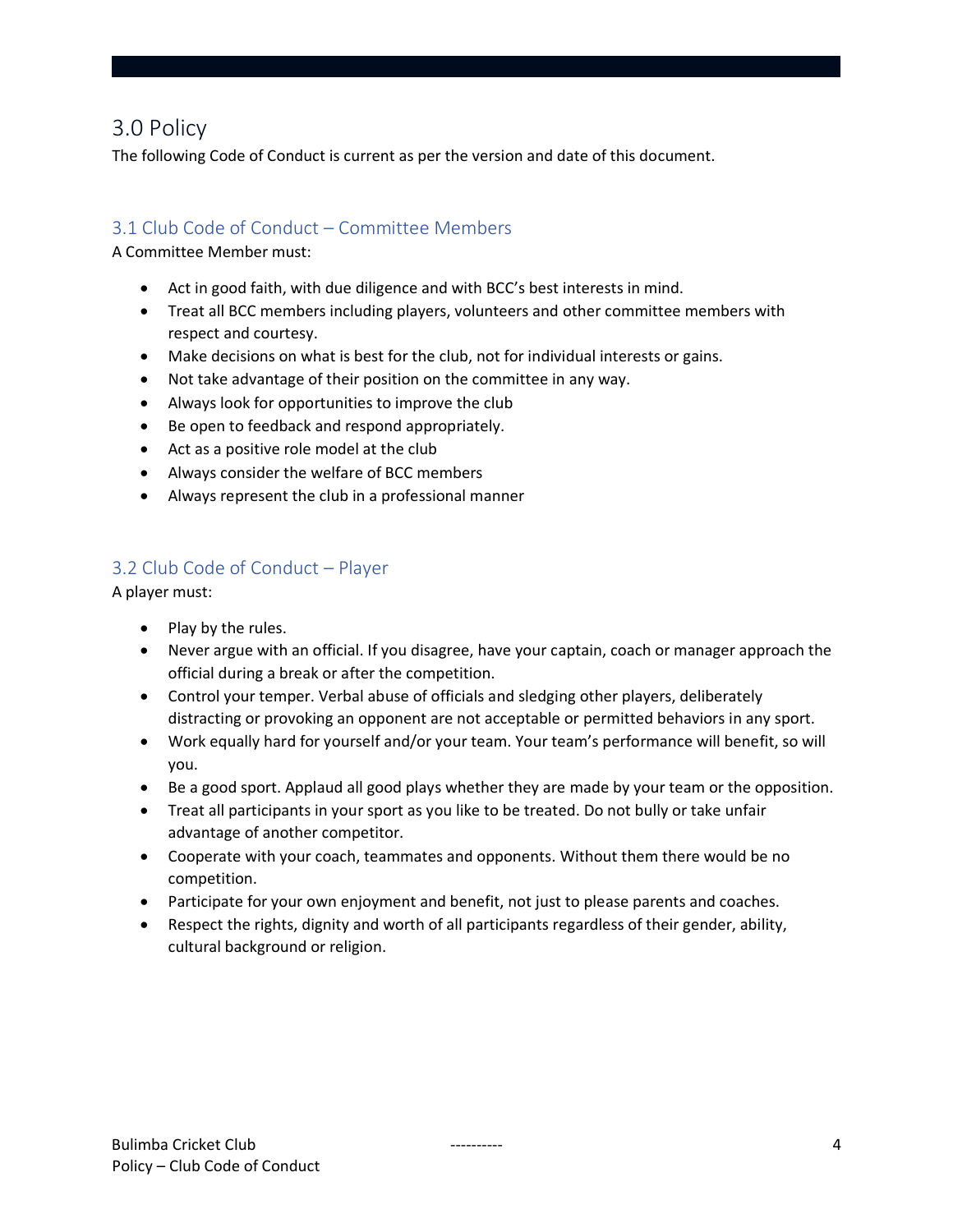#### <span id="page-4-0"></span>3.3 Club Code of Conduct – Coach

A coach must:

- Remember, children are involved in cricket for their enjoyment, not your own.
- Remember that young people participate for pleasure and winning is only part of the fun.
- Never ridicule or yell at a young player for making a mistake.
- Remember that children learn best by example. Appreciate good performances and skillful play by all participants.
- Be reasonable in your demands on players' time, energy and enthusiasm.
- Operate within the rules and spirit of your sport and teach your players to do the same.
- Ensure that the time players spend with you is a positive experience. All young people are deserving of equal attention and opportunities.
- Avoid overplaying the talented players; all players need and deserve equal time.
- Ensure that equipment and facilities meet safety standards and are appropriate to the age and ability of all players.
- Display control, respect and professionalism to all involved with the sport. This includes opponents, coaches, officials, administrators, the media, parents and spectators. Encourage your players to do the same.
- Show concern and caution toward sick and injured players. Follow the advice of a physician when determining whether an injured player is ready to recommence training or competition.
- Obtain appropriate qualifications and keep up to date with the latest coaching practices and the principles of growth and development of young people.
- Any physical contact with a young person should be appropriate to the situation and necessary for the player's skill development.
- Respect the rights, dignity and worth of every young person regardless of their gender, ability, cultural background or religion.

#### <span id="page-4-1"></span>3.4 Club Code of Conduct – Parent

A parent must:

- Remember that children participate in sport for their enjoyment, not yours.
- Encourage children to participate, do not force them.
- Focus on the child's efforts and performance rather than winning or losing.
- Encourage children always to play according to the rules and to settle disagreements without resorting to hostility or violence.
- Never ridicule or yell at a child for making a mistake or losing a competition.
- Remember that children learn best by example. Appreciate good performances and skillful plays by all participants.
- Verbal and physical abuse has no place at all in sport and you should support all efforts to stamp it out.
- Respect officials' decisions and teach children to do likewise.